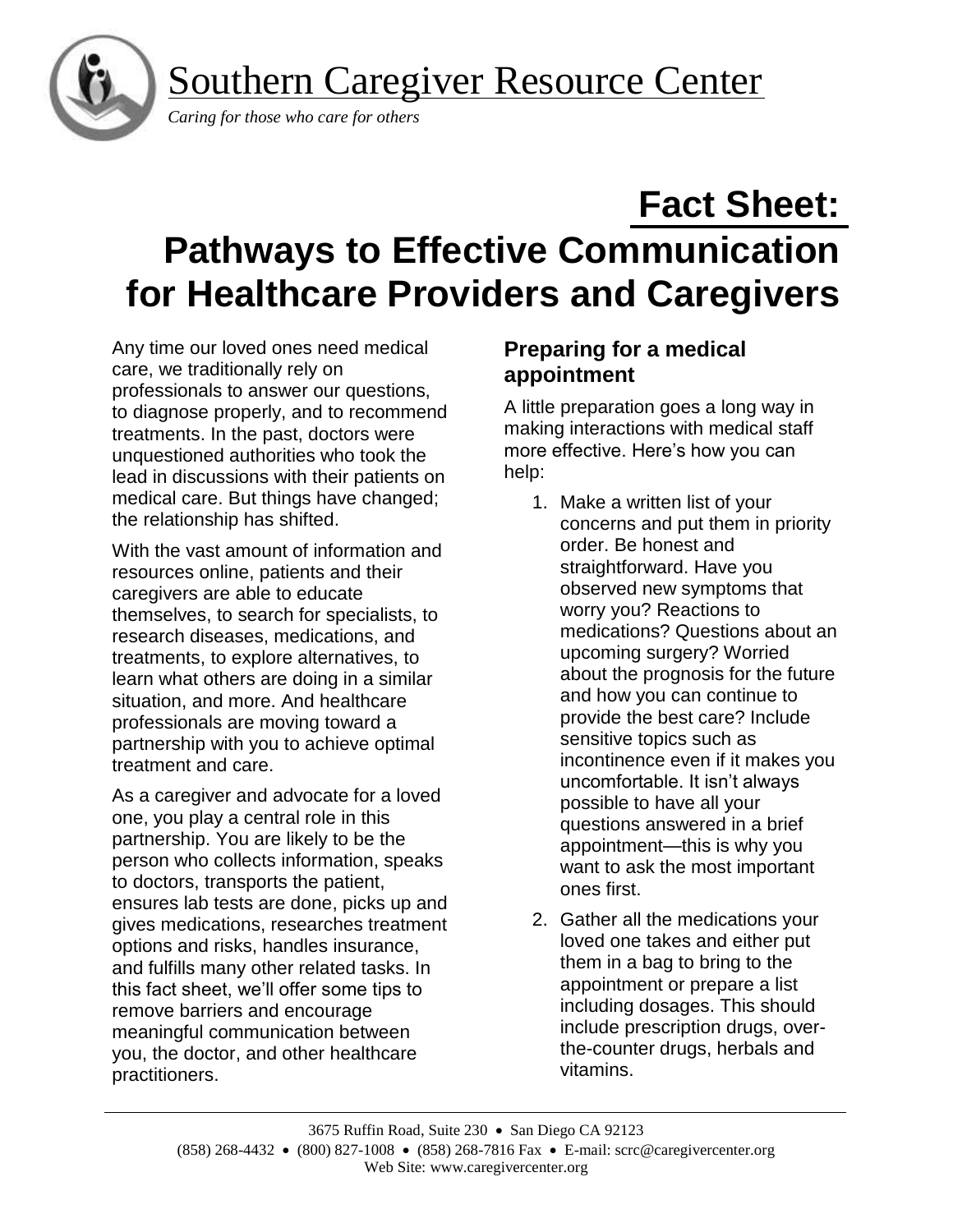- 3. Bring insurance plan information and names of other healthcare practitioners your loved one has seen recently.
- 4. Bring a recording device or notebook and pen so you can keep notes on the information provided by the doctor for your personal review or to share with a family member or partner after the appointment. It might help to also bring a pocket calendar or a mobile device (smart phone or tablet) with calendar so you'll be able to schedule future appointments on the spot. You will want to let your doctor know of your interest to keep a record of your discussion and to confirm that the doctor is okay with you recording your conversation.
- 5. Ask what permissions the patient needs to have documented in their medical record to allow a healthcare professional to share patient information with you. (See HIPAA information below.)

# **Questions to ask at a medical appointment**

# **What is the diagnosis?**

Is this a permanent or reversible condition? Is it progressive (i.e., will it get worse)? What causes this disorder? Remember that the physician may have delivered information about this condition many times to other patients, so it may be routine for the physician. For you it is not, and it may be confusing or troubling to hear. Ask the questions you need to understand the diagnosis.

#### **What treatments are available?**

What are the benefits or risks? Why is this the preferred approach, and what is the likelihood of benefit (success)?

## **What are the side effects of a medication being prescribed?**

Does my insurance cover the medication? If not, is there an equally good drug on the panel to use instead? Is there a less expensive alternative? Does this medicine conflict with anything my loved one already takes? How should it be taken (at what intervals, with or without food, for how long)? How soon might we see results?

## **What will this test show?**

What is involved? Are there risks or side effects? Is it absolutely necessary? How soon will we have results? Does my insurance cover the cost?

## **Do we need a follow-up appointment?**

What's the best way to reach you if I have more questions? Will you (the doctor) respond to email?

## **Do we need to see a specialist?**

What are our options for a second opinion?

# **In the hospital or emergency room**

• If your loved one is admitted to the hospital, you probably will be seeing "hospitalists" (physicians on duty in the hospital) and not your regular doctor. They won't know the person you're caring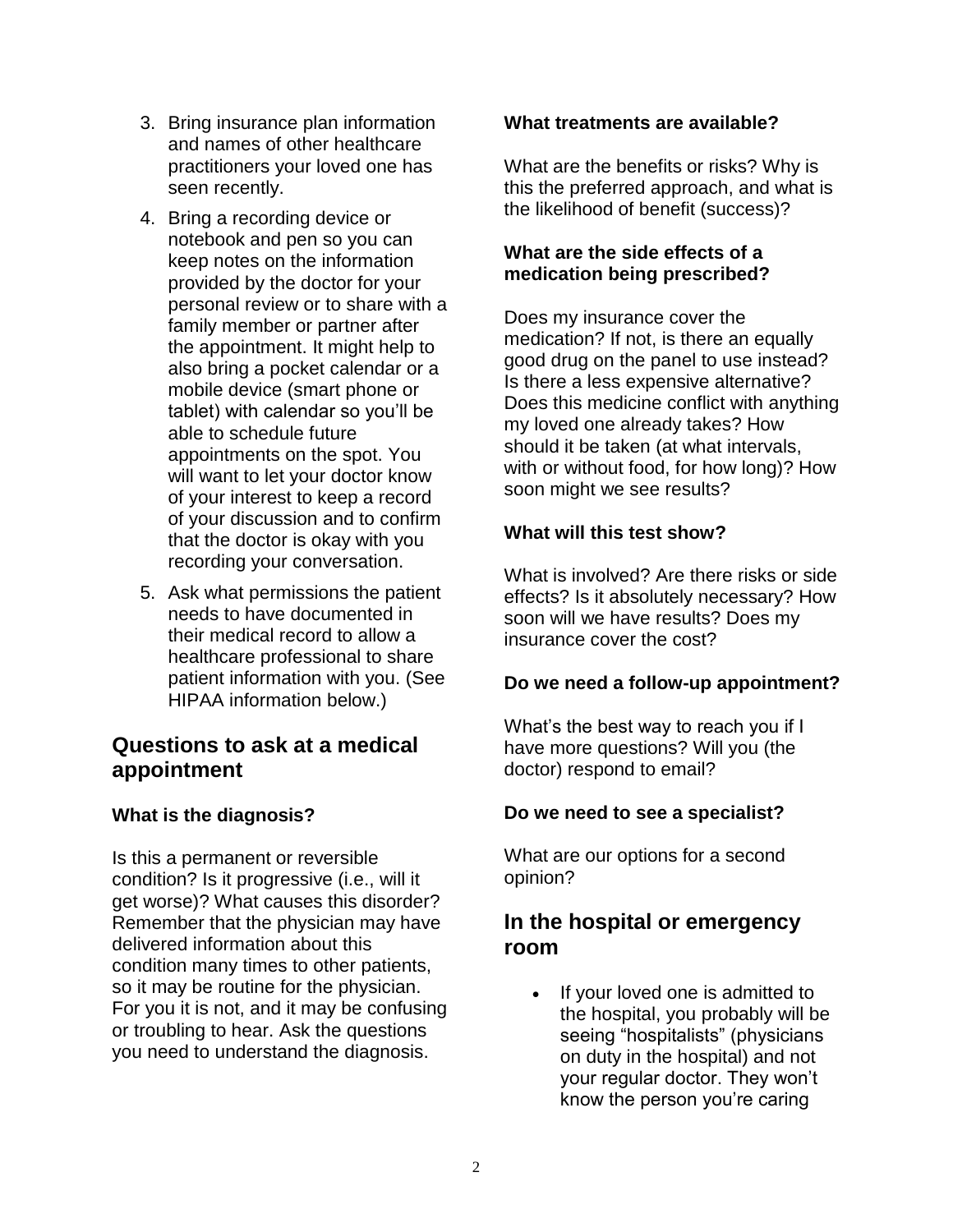for, nor will they be familiar with your loved one's history or condition other than what's immediately available in the chart. It may fall to you as the caregiver to fill them in on medical history, allergic reactions, chronic conditions, symptoms and other essential information. You may also need to provide similar information for nurses, physical therapists, dieticians and others. Even when there is shared electronic information within the hospital, you may need to repeat your answers. If you're not able to be at the hospital when the doctors make their rounds, ask a nurse to request that the attending doctor call you to update you on your loved one's condition. When he or she does call, write down the name and ask how to reach him or her if needed. Be sure everyone has your home and/or cell phone numbers.

- Ask for an estimate of how long your loved one will be in the hospital and begin discussing discharge planning as soon as possible during the hospital stay.
- Be aware you may be asked if there is a POLST (Physicians Orders for Life Sustaining Treatment) or other documents in effect regarding life-sustaining measures and whether end-of-life decisions have been made.
- Designate only one person to be the liaison in communicating with the doctor and with the rest of the family. A number of websites will let you set up a group to receive status updates on your loved

one; for example, [www.LotsaHelpingHands.com](http://www.lotsahelpinghands.com/) and [www.CaringBridge.org.](http://www.caringbridge.org/)

- If your loved one's primary physician accepts email, you may want to contact him or her to inform them that your loved one is in the hospital and why. Otherwise, there may be a delay with receiving that information.
- If you are caring for someone with a memory disorder, be sure that hospital staff knows that, and they do not rely on your loved one to communicate important medical details or medication history. Be aware also that people with Alzheimer's or another cognitive disorder are likely to be even more confused and disoriented than usual when they're in the hospital.
- Make sure you understand all instructions when it's time to leave the hospital. Ask to receive all instructions and guidance provided in writing.
- As your loved one's advocate, you have a right to appeal a decision to discharge someone from the hospital if you think it's too early. Your first step is to express your reservations with the physician and the discharge planner. If that isn't enough, you will need to contact Medicare, or Medicaid, or your insurance company. Formal appeals are handled through designated Beneficiary and Family Centered Care Quality Improvement Organization (BFCC-QIO). To get the phone number for your BFCC-QIO, visit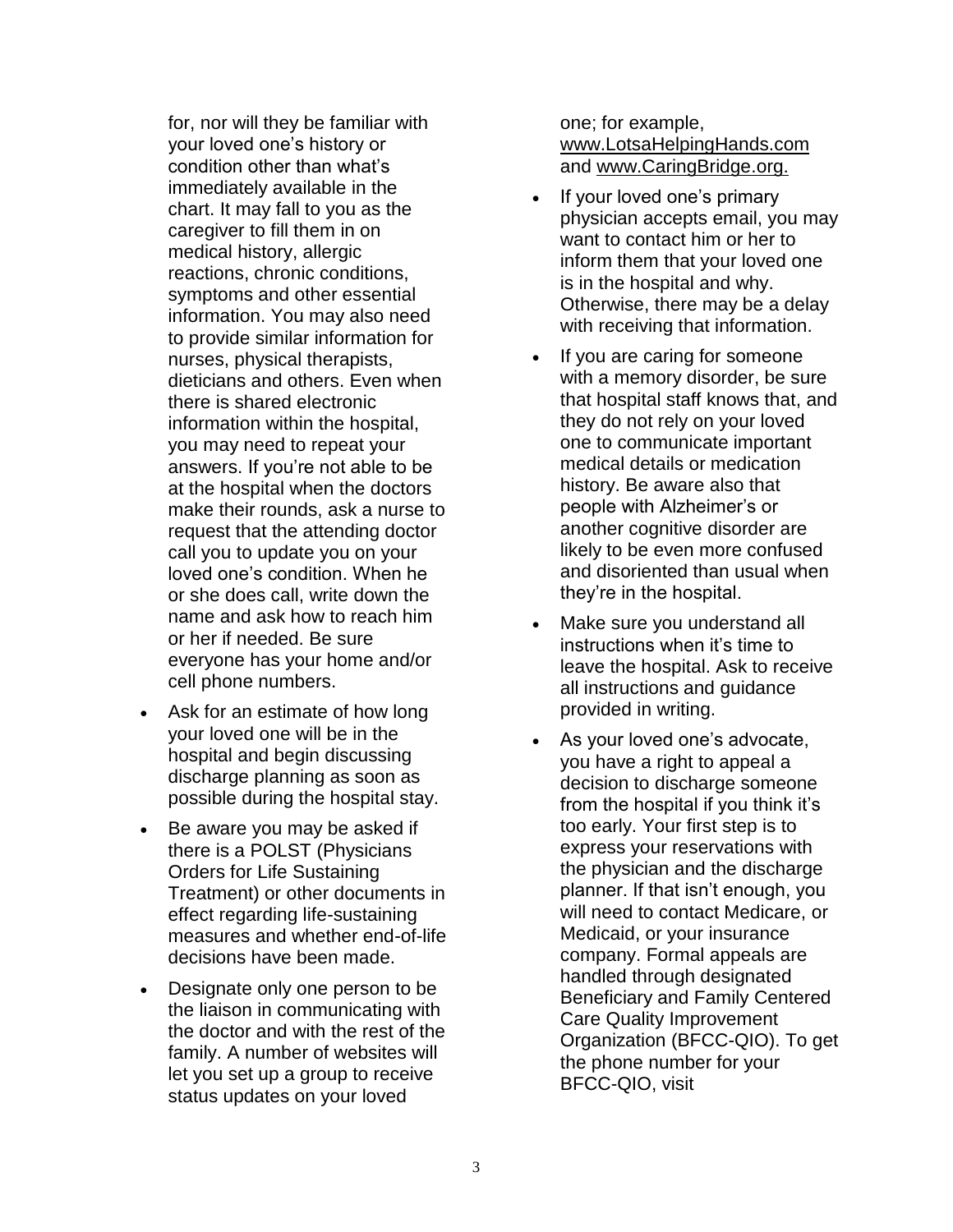[www.Medicare.gov/contacts,](http://www.medicare.gov/contacts) or call 1-800-MEDICARE.

# **Transitions to home or facility: communications at discharge time**

#### **If Discharged to Home**

- You should have written and legible discharge documents in your primary language, and the discharge planner should review them with you.
- If your loved one is coming home, who will be there to help? If you have physical limitations, a job, childcare obligations or other factors that will impact your ability to give care, communicate this to the discharge staff. Home health nurses, physical therapists, occupational therapists or inhome aides may be needed. Ask how these will be paid for.
- What potential problems in recovery should you watch for?
- Is there equipment you need to be trained to use? Are there techniques such as blood pressure testing, feeding tube, catheter or wound care, ventilator, injections, or transferring someone from bed to chair that you need to be taught? Request thorough training so you can provide the best care at home.
- Are you clear on any new medications your loved one will need, and how to administer them? (Medication errors are a primary reason for hospital readmissions.) Do you have

information on potential side effects?

- Are there special dietary needs to be accommodated?
- Do you have a phone number for contacting healthcare staff if you have questions after discharge from the hospital? Is there someone available to take questions 24/7?
- Has a follow-up appointment been made with your loved one's primary physician?

## **If Discharged to a Rehabilitation (Rehab) Or Other Facility**

• How will the facility be selected? Does it provide high quality care?

(You can check ratings on Medicare's Nursing Home Compare website.)

- Will family members and caregivers have transportation to the facility?
- Will you need an interpreter?
- How and when will information about the patient be communicated to the facility?
- What communication will there be between the hospital (or emergency room), the facility, and the primary doctor?
- Is there an estimate as to how long your loved one might be in the facility? (Medicare will generally cover 20 days of care after discharge directly from the hospital.)
- What is the name of the physician who will oversee your loved one's care in the facility?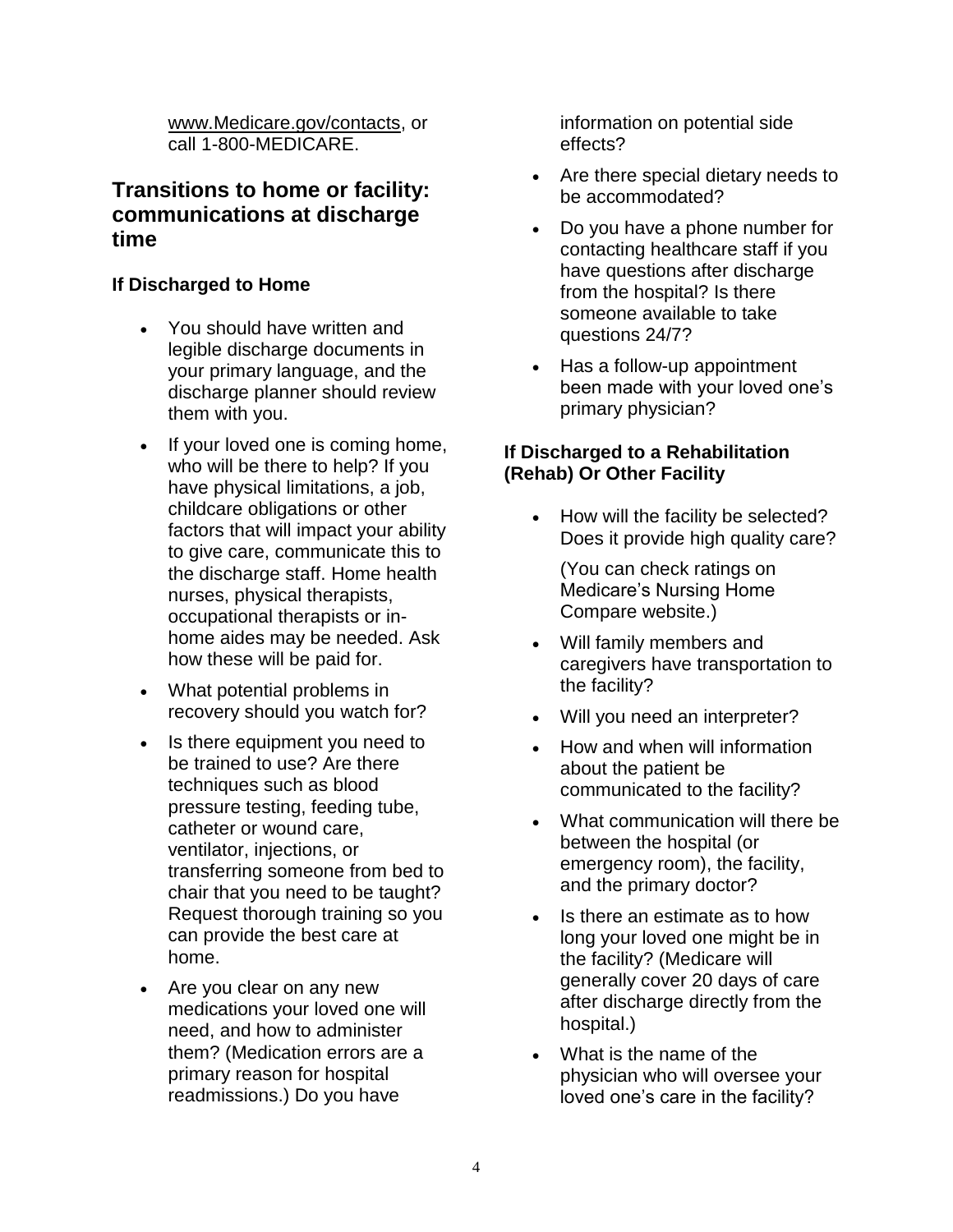• Is there a care manager for you to talk to if you have questions?

# **Legal issues affecting caregivers**

## **HIPAA: The Health Insurance Portability and Accountability Act**

You may have heard about HIPAA restrictions. HIPAA rules impact the sharing of information about patients in medical care. Although when the act was first initiated there was some confusion about how much information families and caregivers could receive about a patient's medical situation, it is now clear that information must be shared. The US Department of Health & Human Services says: If the patient is present and has the capacity to make health care decisions, a health care provider may discuss the patient's health information with a family member, friend, or other person if the patient agrees or, when given the opportunity, does not object. A health care provider also may share information with these persons if, using professional judgment, he or she decides that the patient does not object. In either case, the health care provider may share or discuss only the information that the person involved needs to know about the patient's care or payment for care. Particularly when you are named in an Advance Directive, there should be no problem with your being able to receive information about and speak for your loved one. Check to be sure that a current copy of the Advance Directive is in the patient file.

## **Advance Healthcare Directives**

These documents clarify who will speak for patients if they cannot speak for

themselves. They include instructions on the type of care individuals desire if they are very ill or dying. (The documents may be referred to as Living Wills, healthcare proxies or Durable Powers of Attorney for Healthcare.) These documents can only be completed when a person is competent to do so (i.e., does not have dementia). Many doctors' offices and hospitals have forms available.

#### **Your Right to Have an Interpreter Present**

More than 200 different languages are spoken in the U.S. with approximately 25 million people speaking English at a level below "very well." We know that it's difficult enough to understand complex medical information if your first language is English. For those who primarily speak a different language and the doctor does not speak that language, comprehension is difficult if not impossible, and the results of misinformation can be life-threatening. Fortunately, based on the Civil Rights Act of 1964, patients have the right to the services of an interpreter—including sign language interpreters—in healthcare settings.

Although there are now national certification programs to ensure that interpreters are competent to translate medical/healthcare language, there is still wide variation from state to state in the availability of such interpreters. Some families simply use a relative to provide translation but unless they are familiar with medical terminology, that may not be the best choice when complicated information is delivered or when treatment decisions must be made. Be sure to request an interpreter if you will need one.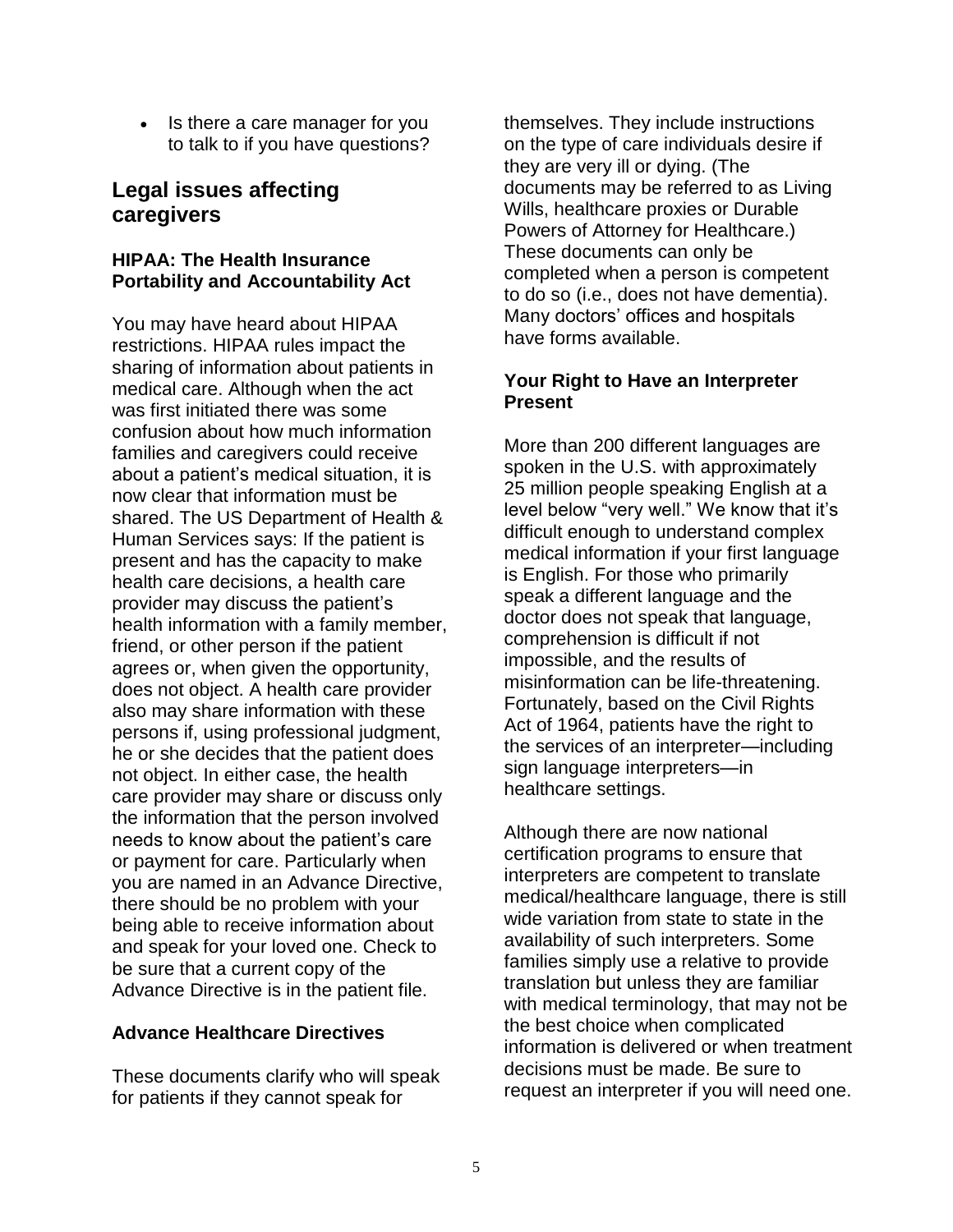# **Additional Recommendations for Maximizing Your Communications with Healthcare Professionals**

- Many caregivers find it useful to keep a medical notebook (either electronic or paper) for the person they provide care for. Included are dates, activities, symptoms, treatments, doctors seen, emergency room visits, future appointments, medications—whatever will help the physician track a loved one's condition. Also included is information found on the web and questions for the next medical appointment or conversation.
- Regarding medical information on the Internet: remember that not all information is equal. Some sites are selling products, some authors do not have legitimate credentials, and some sites or groups focus only on bad outcomes or complications or rely on anecdotal evidence of "cures." Get your information from major government sites; for example, National Institutes of Health, National Institute on Aging, MedLine), nonprofit diseasespecific organizations, well known medical schools and healthcare centers (for example, Mayo Clinic, Johns Hopkins, Kaiser Permanente), or other recognized sources of quality health information.
- Medication errors are a common cause of readmissions to hospitals, and sometimes the errors are caused by miscommunication. Many

medications work differently in older people than in younger. It's important to have a complete explanation of why, how, how much, and when medications should be taken and to report to the doctor any side effects or reactions. If your loved one has dementia, keep all medications locked away in a safe place. Pharmacists are good sources of information on drug interactions and side effects. Day-by-day pill organizers and dispensers can be a big help to frazzled caregivers with a lot on their minds and little time to keep organized.

- If you are dissatisfied with care, whether it's phone calls not returned, a rude assistant at the front desk, your concerns not being addressed, or unclear instructions for treatment, be direct in stating your needs. While healthcare practitioners are always pressed for time, if your loved one is not getting the care he or she needs, you have a right to speak up. If you are concerned about care in a rehabilitation or nursing home facility, contact the ombudsperson (see theconsumervoice.org, click Get Help).
- You share a common goal with the majority of healthcare professionals and facility staff, which is to receive excellent treatment and care. The better the communication, the greater chance you will have to receive quality care and to find the answers that you are seeking.